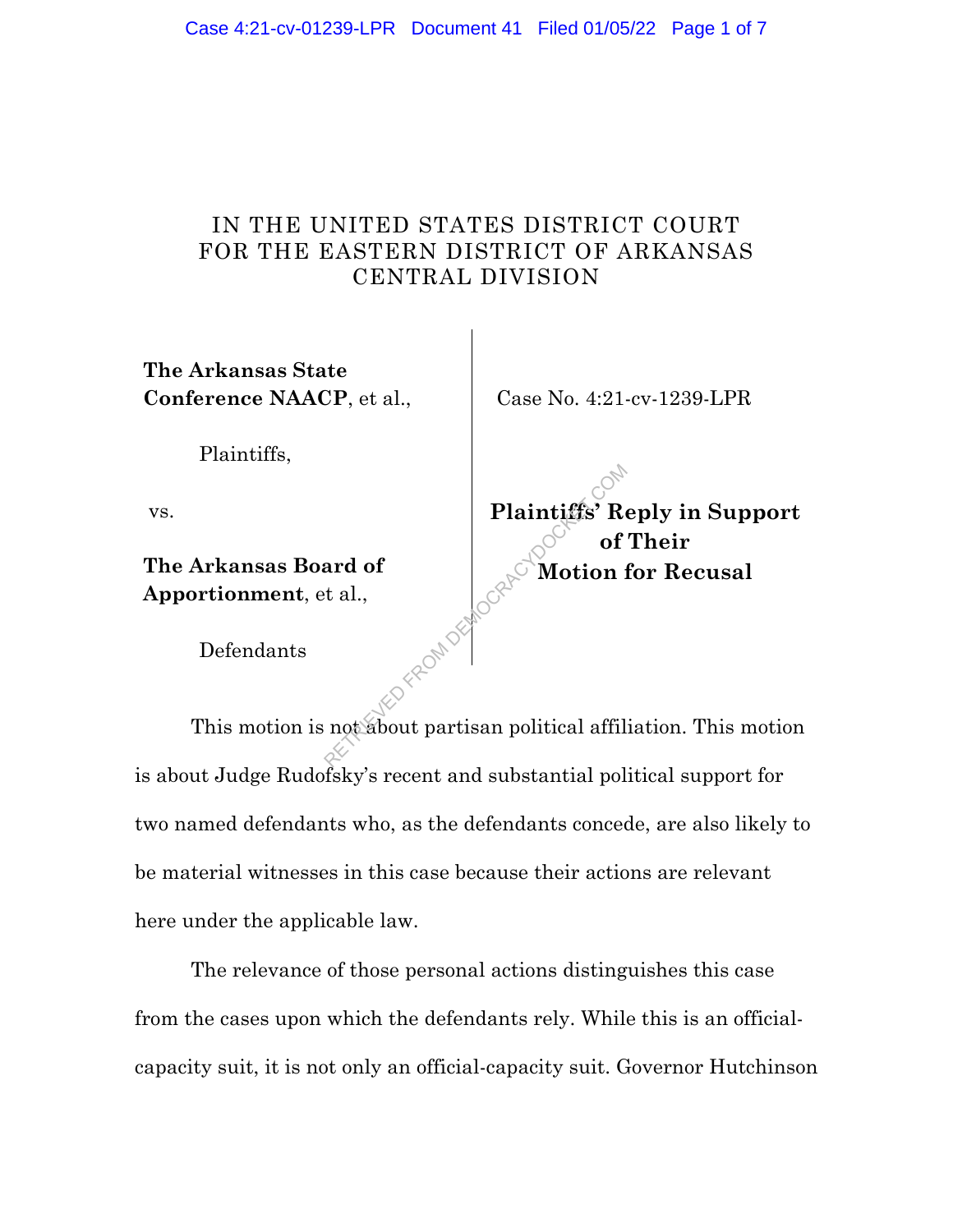and Attorney General Rutledge were key decisionmakers. If they were to leave office, they would be replaced as defendants but not as material witnesses. No successor in office could testify as to Hutchinson or Rutledge's individual justification or motivation when each voted to adopt the challenged redistricting plan.

While the defendants concede that Hutchinson and Rutledge's justification for the plan "is a potentially relevant factor in this case" ECF 38 at 4), they suggest without authority that the Court would not need to make any credibility determinations as to that testimony. That is plainly wrong. *See* Fed. R. Civ. P. 52(a)(1); *see also, e.g., Jeffers v. Beebe*, 895 F. Supp. 2d 920, 937 (E.D. Ark. 2012) (making credibility determinations as to the testimony of the Arkansas Governor and Attorney General in a redistricting case last cycle); *Jeffers v. Clinton*, 730 F. Supp. 196, 210 (E.D. Ark. 1989) (three-judge district court) ("We find this testimony entirely credible."). plan "is a potentially relevant factor"<br>uggest without authority that the<br>edibility determinations as to the<br> $P \to \text{Fed. R. Civ. P \to 2(a)(1); see also}$ <br>2d 920, 93 $P(E.D. Ark. 2012)$  (ma<br>other festimony of the Arkansas (

The defendants apparently fail to appreciate the relevance of Hutchinson and Rutledge's testimony. They suggest—again without authority—that, because the plaintiffs have not raised an intent claim, the relevance of Hutchinson and Rutledge's testimony is limited to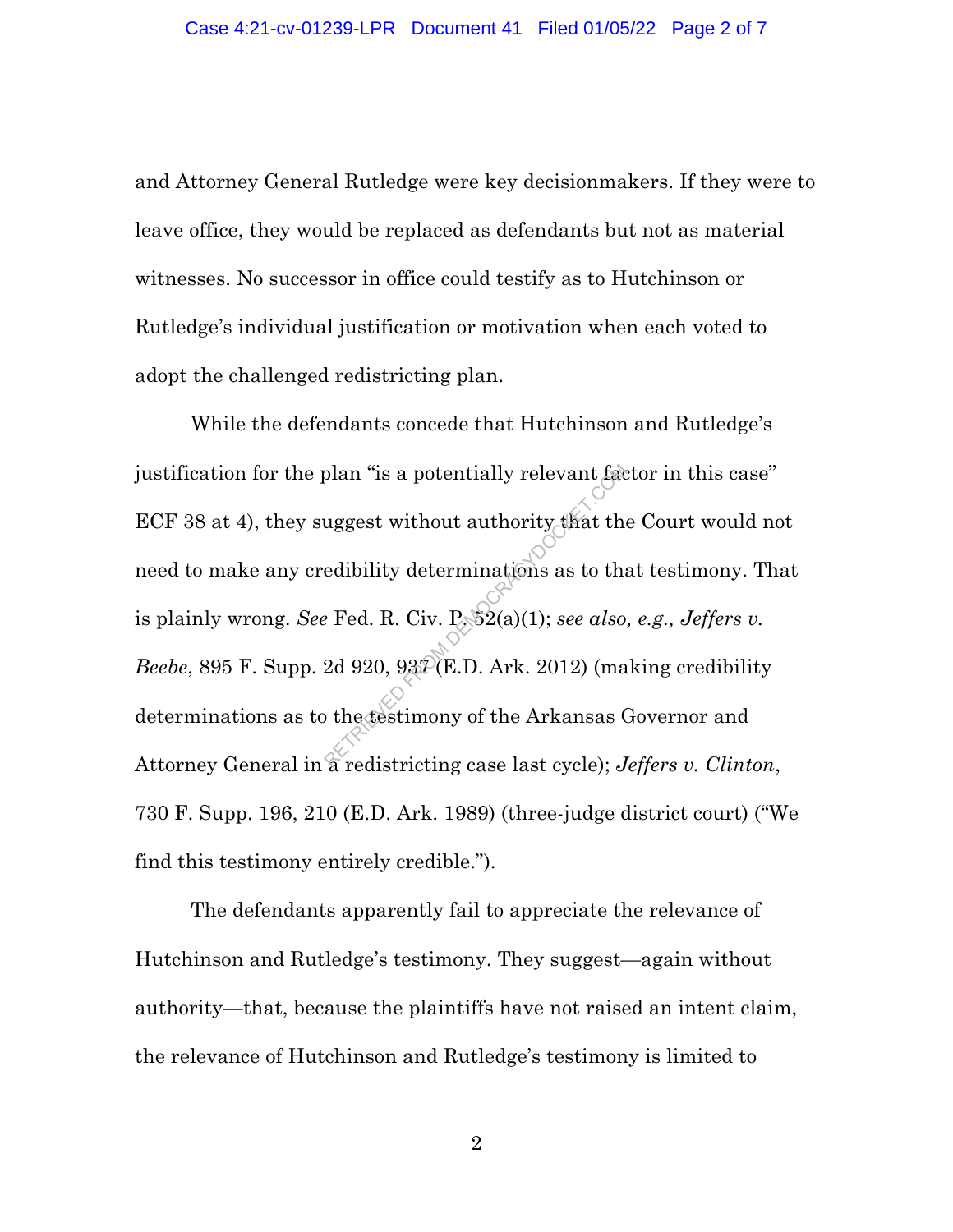whether state interests could have been achieved by other means. (ECF 38 at 4.) Not so. Testimony by Hutchinson or Rutledge could certainly give rise to an intent claim as discovery progresses. In addition, their testimony will be relevant to one of the so-called "Senate Factors" that the Supreme Court has said are relevant in unintentional vote-dilution cases. *See Thornburg v. Gingles* 478 U.S. 30, 45 (1986) (evidence regarding the policy underlying the challenged practice "may have probative value"); *see also, e.g., Wright v. Sumter Cnty. Bd. of Elections and Registration*, 301 F. Supp. 3d 1297, 1321-22 (M.D. Ga. 2018) (relying on the testimony of a challenged redistricting plan's main sponsor regarding the policy underlying the plan), *aff'd* 979 F.3d 1282 (11th Cir. 2020). underlying the challenged practice also, e.g., Wright v. Sumter Cnt<br>1 F. Supp. 3d 1297, 1321-22 (M.I<br>a challenged redistricting plan's inderlying the plan), aff'd 979 F

It is thus highly likely that Judge Rudofsky, if he presides over this case, will be called upon to weigh the testimony of two material witnesses to whom he gave recent and substantial financial support. (The defendants do not contest that Judge Rudofsky's support for Hutchinson and Rutledge was both recent and substantial.) A reasonable observer could doubt a judge's ability to remain impartial under those circumstances. *See* 28 U.S.C. § 455(b) (providing that a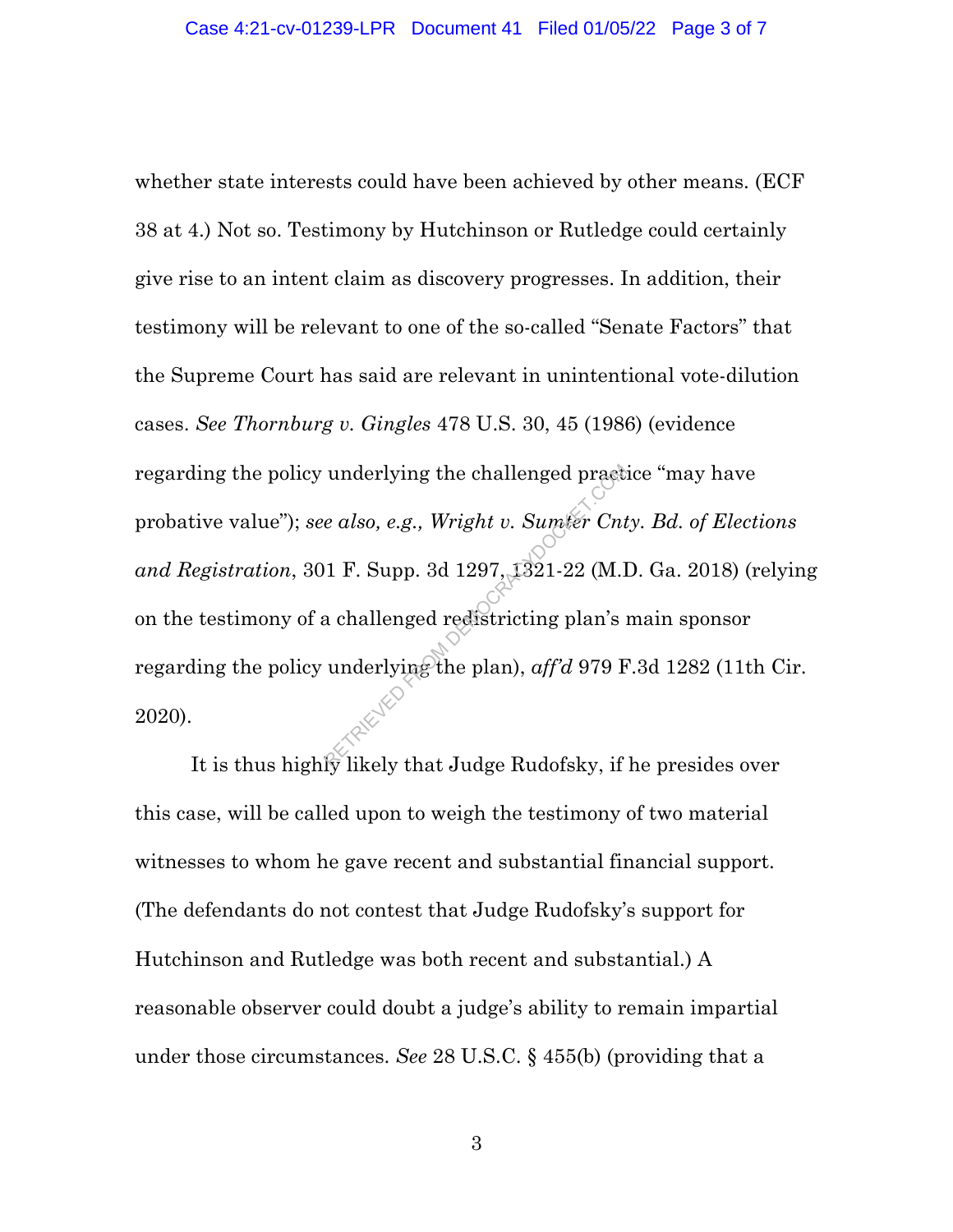judge "shall" recuse when an individual with whom the judge has a certain relationship is likely to be a "material witness").

Indeed, former Secretary of State Mark Martin—predecessor in office to a named defendant here—argued in the *Burton* case that a judge's pre-appointment political fundraiser and campaign contribution for his predecessor's political opponent, Pat O'Brien, gave the appearance of partiality against his office. *Burton v. Ark. Sec'y of State*, No, 4:11-cv-00710, 2015 WL 11090414, at \*1 (E.D. Ark. Feb. 26, 2015). Although she denied Secretary Martin's recusal motion because Martin's own conduct was not at issue there, Judge Baker noted that O'Brien remained on her automatic recusal list in 2015 after she hosted a fundraiser and donated to his campaign in 2010. *See id.* at \*4. Judge Baker thus rightly determined that, given her past support for him, a reasonable person could doubt her impartiality if O'Brien were an interested party in a case assigned to her. The defendants suggest that Judge Baker might have some other reason for including O'Brien on her recusal list, but that is conjecture entirely unsupported by the *Burton* decision. olity against his office. *Burton res*<br>015 WL 11090414, at \*1 (E.D. And<br>1 Secretary Martin's recusal motion<br>t at issue there. Judge Baker not<br>comatic recusal list in 2015 after<br>ted to his campaign in 2010. See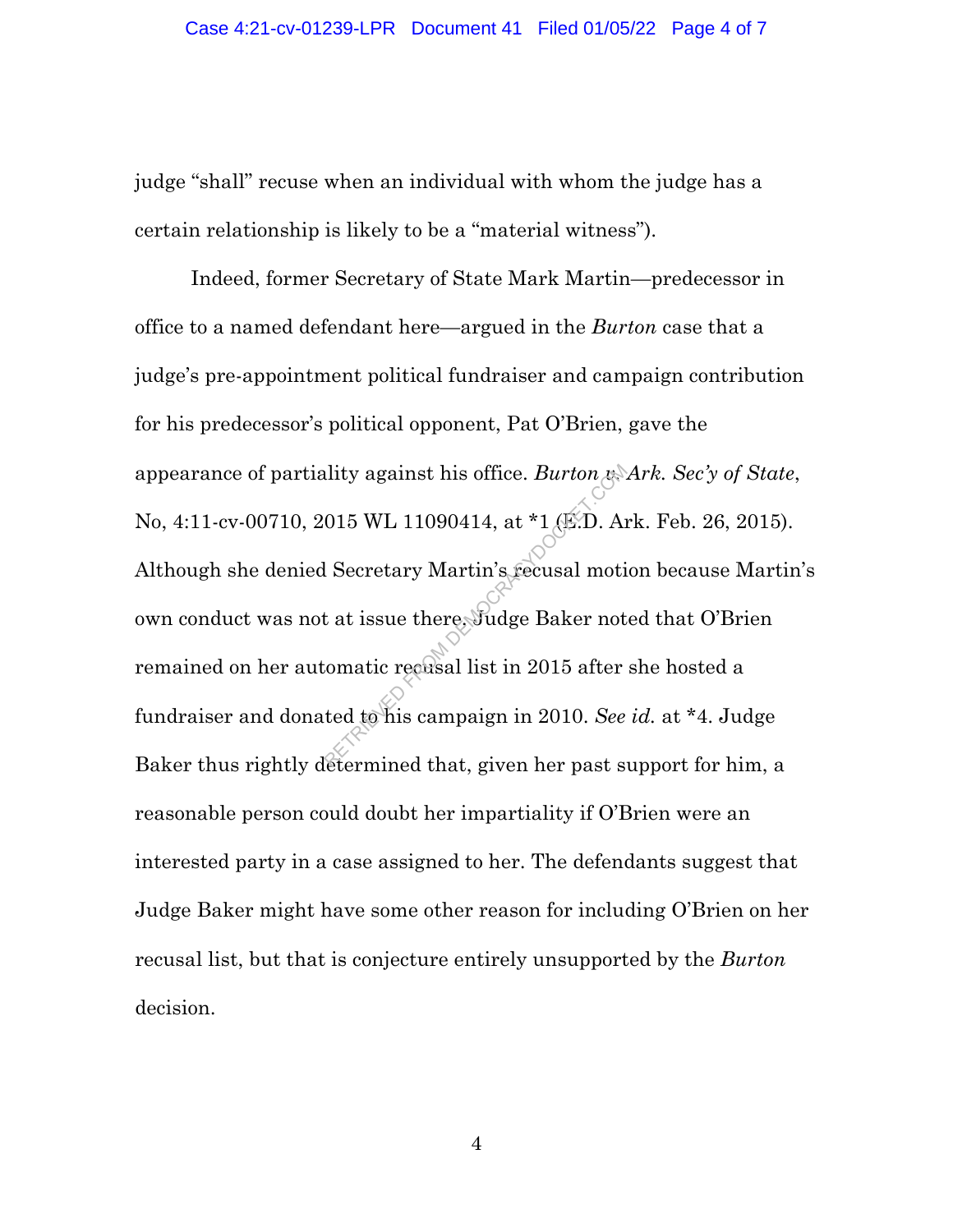Finally, the defendants argue that Judge Rudofsky's past political support for Hutchinson and Rutledge is not important here because they intend to file a motion to dismiss those defendants and because Judge Rudofsky is certain to grant it. (ECF 38 at 6-7.) The plaintiffs do not agree that a motion to dismiss is appropriate here or that, even if granted, dismissal would mean that Hutchinson and Rutledge are no longer material witnesses. If anything, the defendants' argument reinforces the need for Judge Rudofsky to recuse himself from this case. Hutchinson and Rutledge are going to be at the center of this case from the very beginning. Resses. If anything, the defendant<br>
Sor Judge Rudofsky to recuse him<br>
ledge are going to be at the cent<br>
is to say that Judge Rudofsky is a<br>
buld doubt his ability to remain is<br>
also unport for two named defend

None of this is to say that Judge Rudofsky is *actually* biased. But a reasonable person could doubt his ability to remain impartial given his recent and substantial support for two named defendants who are also material witnesses. And that, by itself, requires recusal here.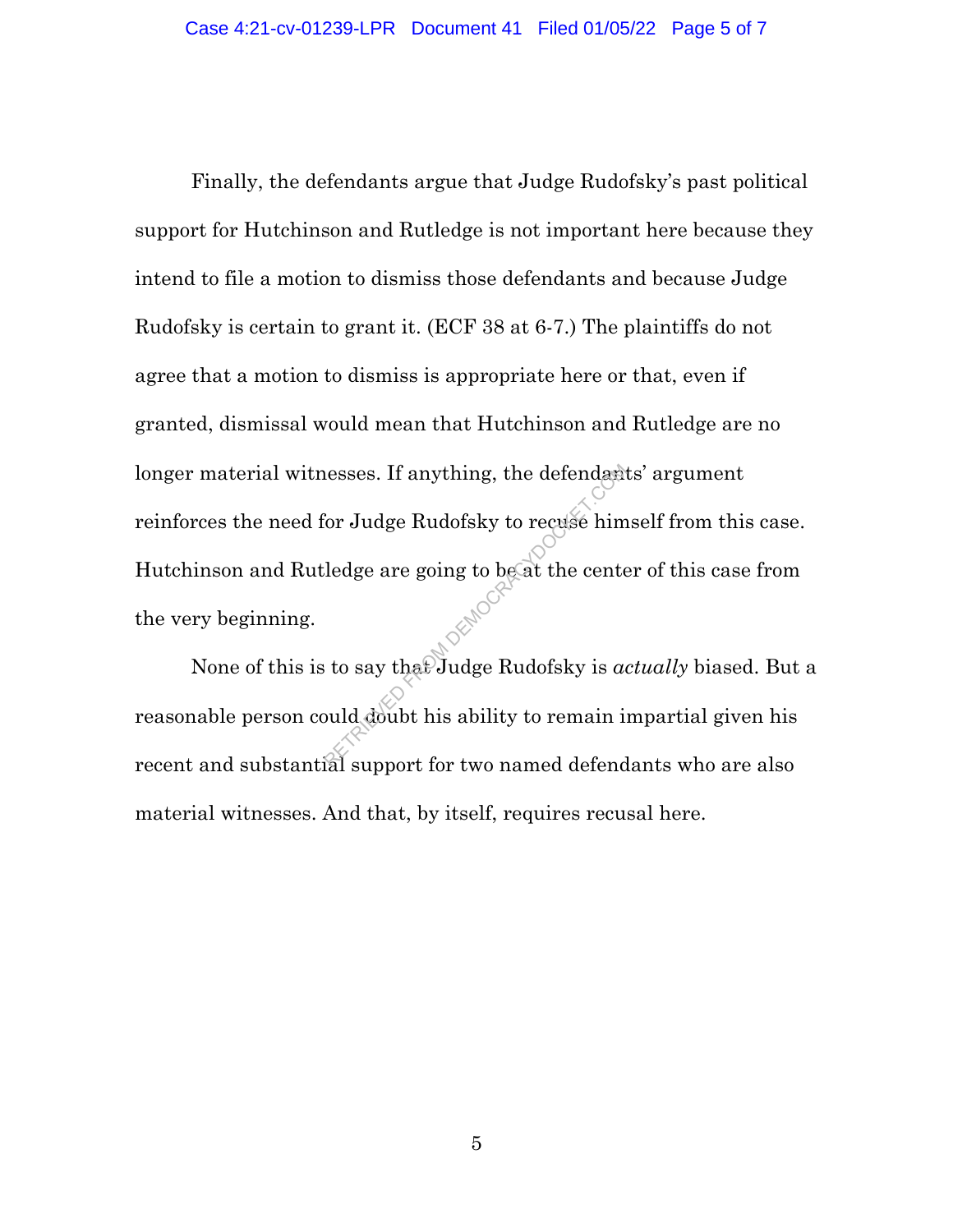Dated: January 5, 2022

Bryan L. Sells (*PHV* Admitted) Email: bryan@bryansellslaw.com THE LAW OFFICE OF BRYAN L. SELLS, LLC Post Office Box 5493 Atlanta, Georgia 31107-0493 Tel: (404) 480-4212 (voice and fax)

Gary Sullivan (AR Bar: 92051) Email: gary@acluarkansas.org ARKANSAS CIVIL LIBERTIES UNION FOUNDATION, INC. 904 West 2nd Street Little Rock, AR 72201 Tel: (501) 374-2842

Jonathan Topaz (*PHV* Admitted) Email: jtopaz@aclu.org Sophia Lin Lakin (PHV Admitted) Email: slakin@aclu.org AMERICAN CIVIL LIBERTIES UNION, VOTING RIGHTS PROJECT 125 Broad Street, 18th Floor New York, NY 10004 Tel: (212) 549-2500

Ceridwen Cherry (*PHV* Admitted) Email: ccherry@aclu.org AMERICAN CIVIL LIBERTIES UNION, VOTING RIGHTS **PROJECT** 915 15th St NW Washington, DC 20015 Tel: (202) 457-0800 Bar: 92051) Ceridwen Cherry<br>
<u>rkansas.org</u> Email: <u>ccherry@</u><br>
LIBERTIES AMERICAN CIN<br>
TION, INC. UNION, VOTIN<br>
PROJECT<br>
201 915 15th St NW<br>
Washington, DC<br>
Tel: (202) 457-08<br>
Tel: (202) 457-08<br>
PV Admitted) Neil Steiner (

Neil Steiner (*PHV* Admitted) Email: neil.steiner@dechert.com DECHERT LLP Three Bryant Park 1095 Avenue of The Americas New York, NY 10036 – 6797 (212) 698-3500 | (212) 698-3599

Angela Liu (*PHV* Admitted) Email: angela.liu@dechert.com DECHERT LLP 35 West Wacker Drive, Suite 3400 Chicago, IL 60601 (312) 646-5800 | (312) 646-5858